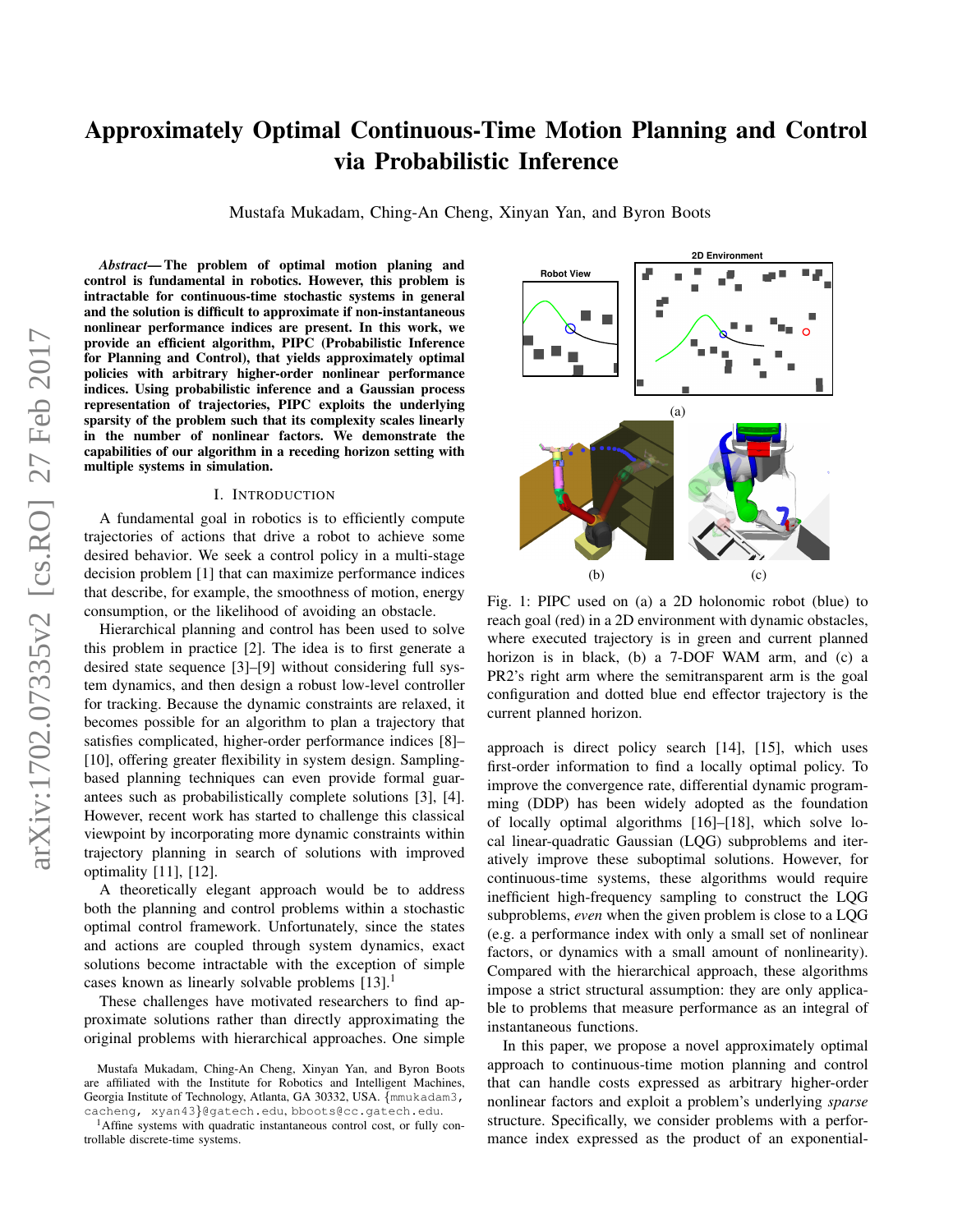quadratic factor for instantaneous costs and a finite number of possibly higher-order nonlinear factors, and provide an algorithm that has linear complexity in the number of nonlinear factors. Moreover, we show the approximately optimal policy can be computed by posterior inference on a probabilistic graphical model, which is a dual to the performance index.

We convert these theoretical results into a practical algorithm called Probabilistic Inference for Planning and Control (PIPC) that recursively updates the approximately optimal policy as more information is encountered. To evaluate our approach, we employ PIPC on both Markov decision processes (MDPs) and partially-observable MDPs (POMDPs) in dynamic environments with multiple simulated systems (see Fig. 1).

# *A. Related Work*

Our algorithm contributes to a growing set of research that seeks to reframe planning and control problems as probabilistic inference [19]. Work in this area has formed a new class of approximately optimal algorithms that leverage tools from approximate probabilistic inference, including expectation propagation [20] and expectation maximization [21], [22]. A common framework based on KL-minimization [23], [24] summarizes the above algorithms as well as approaches like path-integral control [13].

We contribute to this field in the following ways. First, we extend the performance index for control algorithms to incorporate nonlinear factors with arbitrary higher-order connections in time. In contrast to our approach, the methods mentioned above generally assume that the performance indices factor into instantaneous terms, and thus require dense sampling to solve continuous-time problems. Second, we provide a new approach to derive a Gaussian approximation based on Laplace approximation and Gaussian processes. Third, we define a new class of optimal control problems, called gLEQG (generalized Linear-Exponential-Quadratic-Gaussian), that are solvable after being transformed into their dual probabilistic representation. In particular, we show that gLEQG admits a solution given by posterior inference. This theoretical result, discussed in Section III-C, closes the gap in the duality between optimal control and inference.

This rest of the paper is structured as follows. We begin in Section II by defining the objective function in joint planning and control problems. Then, in Section III, we present our main results in approximately optimal motion planning and control. In Section IV, these theoretical results are summarized into an online algorithm PIPC that can perform simultaneous planning and control for partially observable stochastic linear systems in dynamic environments. To validate our algorithm, we present the implementation details and experimental results in Section V and Section VI. Finally, Section VII concludes the paper.

# II. THE PROBLEM OF MOTION PLANNING AND CONTROL

We begin by introducing some notation. Let  $x_t$ ,  $u_t$ , and  $z_t$  be the state, action, and observation of a continuoustime partially-observable system at time t, and let  $h_t =$ 

 $\{z_0, u_0, z_{\delta t}, \cdots, z_t\}$  be the history of observations and actions until time  $t<sup>2</sup>$ . As shorthand, we use boldface to denote the time trajectory of a variable, and  $\pi(u|h)$  to denote the collection of time-varying causal (stochastic) policies  $\pi_t(u_t|\mathbf{h}_t)$  for all t.

We formulate the motion planning and control problem as a finite-horizon stochastic optimization problem over  $\pi$ . Let  $p_{\pi}$  be the distribution of x and u under the stochastic policy  $\pi$  and system dynamics, and S be a finite set of time indices. Here the goal is to find an optimal policy  $\pi$  to maximize the performance index

$$
\max_{\boldsymbol{\pi}} J(x_0) = \max_{\boldsymbol{\pi}} \mathbb{E}_{p_{\boldsymbol{\pi}}} \left[ \psi(\boldsymbol{x}, \boldsymbol{u}) \prod_{S \in \mathcal{S}} \phi_S(x_S, u_S) \right]. \quad (1)
$$

The objective function in (1) is defined as the expectation of the product of two types of factors: a Gaussian process factor  $\psi(\cdot)$  and a higher-order nonlinear factor  $\phi_S(\cdot)$ . These two factors, described below, cover many interesting behaviors that are often desired in planning and control problems.

# *A. Higher-order Nonlinear Factors*  $\phi_S(\cdot)$

We define factors of the form

$$
\phi_S(\cdot) = \exp(-\|f_S(\cdot)\|^2),\tag{2}
$$

to model nonlinear, higher-order couplings frequently used in planing problems, where  $f_S(\cdot)$  is a differentiable nonlinear function defined on a finite number of time indices  $S \in \mathcal{S}$ . The structure of  $\phi_S(\cdot)$  can model many performance indices in planning: for example, a simple nonlinear cost function at a single time instance, a penalty based on the difference between the initial and the terminal states/actions, a penalty to enforce consistency across landmarks in time, or the cost of a robot-obstacle collision. As each factor  $\phi_S(\cdot)$  depends only on a finite number of states or actions, we refer to the corresponding states  $x<sub>S</sub>$  and actions  $u<sub>S</sub>$  as *support* states or *support* actions.

# *B. Gaussian Process Factors*  $\psi(\cdot)$

The Gaussian process factor  $\psi(\cdot)$  is a generalization of the exponential-of-integral cost function in the optimal control literature [25]. To illustrate, here we consider a special case  $\psi(\cdot) = \psi(u)$ . A joint factor between x and u as in (1) can be defined similarly.

Let  $\mathcal{GP}_u(u_t|m_t^u, \mathcal{K}_{t,t'}^u)$  be a Gaussian process [26], where  $\forall t, t' \in \mathbb{R}, \, \mathbb{E}[u_t] = m_t^u$  and  $\mathbb{C}[u_t, u_{t'}] = \mathcal{K}_{t,t'}^u$ . Let  $\mathcal{P}_{t,t'}^u$  be the (positive definite) Green's function of  $\mathcal{K}^u_{t,t'}$  satisfying,  $\forall t, t' \in \mathbb{R}, \delta_{t,t'} = \int \mathcal{K}_{t,s}^{u} \mathcal{P}_{s,t'}^{u} ds$ , where  $\delta$  is the Dirac delta distribution and the integral is over the length of the trajectory. We define the Gaussian process factor  $\psi(\boldsymbol{u})$  as

$$
\psi(\boldsymbol{u}) = \exp\left(-\iint (u_s - m_s^u)^T \mathcal{P}_{s,s'}^u(u_{s'} - m_{s'}^u) ds ds'\right). \tag{3}
$$

Loosely speaking, we call (3) the *probability* of a trajectory u from  $\mathcal{GP}_u(u_t|m_t^u, \mathcal{K}_{t,t'}^u)$ . Note that this notation

<sup>&</sup>lt;sup>2</sup>Here we assume the measurements  $z_t$  are taken in discrete time at time t with sampling interval  $\delta t$ , and  $u_t$  is a constant continuous-time trajectory in time  $[t, t + \delta t)$ .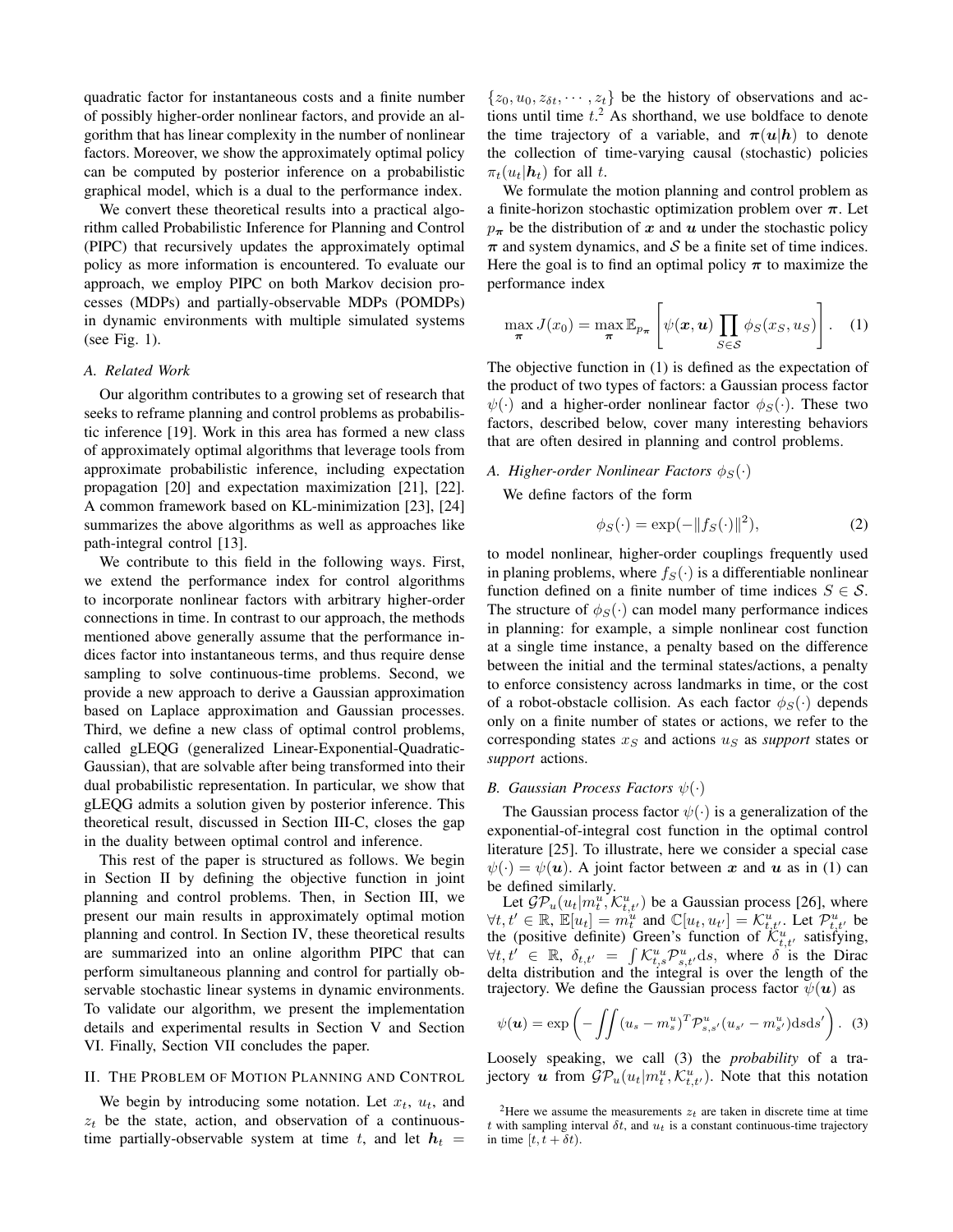does not necessarily imply that  $u$  is a sample path of  $\mathcal{GP}_u(u_t|m_t^u, \mathcal{K}_{t,t'}^u)$ ; rather, we use (3) as a metric between  $u$  and  $m^u$ . Intuitively, the maximization in (1) encourages  $u$  to be close to  $m^u$  in terms of the distance weighted by  $\mathcal{P}^u_{t,t'}.$ 

Solving a stochastic optimization problem with (3) in the objective function is intractable in general, because  $\mathcal{P}_{t,t'}^u$  is only implicitly defined. However, here we show that when  $\mathcal{GP}_u$  is the sum of a Gaussian white noise process and a linearly transformed Gauss-Markov process, the problem is not only tractable but can also extend the classical exponentialof-integral cost to model higher-order behaviors.

This is realized by defining  $\mathcal{GP}_u(u_t|m_t^u, \mathcal{K}_{t,t'}^u)$  through a linear stochastic differential equation (SDE). Let  $y_t$ be the hidden state of  $u_t$  (e.g. its higher-order derivatives) and  $p(y_0) = \mathcal{N}(y_0|m_0^y, \mathcal{K}_0^y)$  be its prior. We set  $\mathcal{GP}_u(u_t|m_t^u, \mathcal{K}_{t,t'}^u)$  as the solution to

$$
dy_t = (Dy_t + \eta)dt + Gd\omega
$$
  
\n
$$
u_t = Hy_t + r_t + \nu_t
$$
\n(4)

in which  $D$ ,  $\eta$ ,  $G$ ,  $H$  are (time-varying) system matrices,  $r_t$  is control bias,  $d\omega$  is a Wiener process, and  $\nu_t$  is a Gaussian white noise process  $\mathcal{GP}_{\nu}(0, Q_{\nu}\delta_{t,t'})$ . In other words, the Gaussian process  $\mathcal{GP}_u(u_t|m_t^u, \mathcal{K}_{t,t'}^u)$  has mean and covariance functions:

$$
m_t^u = r_t + Hm_t^y \tag{5}
$$

$$
\mathcal{K}_{t,t'}^u = Q_\nu \delta_{t,t'} + H \mathcal{K}_{t,t'}^y H^T \tag{6}
$$

in which  $\mathcal{GP}_{y}(m_t^y, \mathcal{K}_{t,t'}^y)$  is another Gaussian process with

$$
m_t^y = \Phi_y(t, t_0) m_0^y + \int_{t_0}^t \Phi_y(t, s) \eta_s \, \mathrm{d}s \tag{7}
$$

$$
\mathcal{K}_{t,t'}^{y} = \Phi_{y}(t,t_{0})\mathcal{K}_{0}^{y}\Phi_{y}(t',t_{0})^{T} + \int_{t_{0}}^{\min(t,t')} \Phi_{y}(t,s)G_{s}G_{s}^{T}\Phi_{y}(t',s)^{T}ds \quad (8)
$$

and  $\Phi_y(t, s)$  is the state transition matrix from s to t with respect to D. For derivations, please refer to [27] and therein.

The definitions (5) and (6) contain the exponential-ofintegral cost [25]

$$
\psi(\mathbf{u}) = \exp\left(-\int (u_s - r_s)^T Q_{\nu}^{-1}(u_s - r_s) \mathrm{d}s\right)
$$

as a special case, which can be obtained by setting  $H = 0$ (i.e.  $\mathcal{P}_{t,t'}^u = Q_{\nu}^{-1}$ ). In general, it assigns the action  $\psi(u)$ to be close to  $r$ , even in terms of higher-order derivatives (or their hidden states). This leads to a preference toward smooth control signals. By extension, a joint factor between  $x$  and  $u$  would also encourage smooth state trajectories (i.e. smaller higher-order derivatives of the state).

Constructing the Gaussian process factor by SDE results in one particularly nice property: If we consider the joint Gaussian process of  $y_t$  and  $u_t$ , then its Green's function is *sparse*. To see this, let  $\theta_t = (u_t, y_t)$  and  $\boldsymbol{\theta} = {\theta_1, \theta_2, \dots, \theta_N}$  and define  $\psi(\theta)$  as its Gaussian process factor similar to (3). Then the double integral in  $\psi(\theta)$  can be broken down into the sum of smaller double integrals, or factorized as

$$
\psi(\boldsymbol{\theta}) = \tilde{\psi}(\theta_0) \prod_{i=1}^{N-1} \tilde{\psi}(\theta_i, \theta_{i+1})
$$
\n(9)

where  $\psi(\cdot)$  has a similar exponential-quadratic form but over a smaller time interval  $[t_i, t_i + \delta t]$ . In other words, if we treat each  $\theta_i$  as a coordinate, then the exponent of  $\psi(\theta)$  can be written as a quadratic function with a tridiagonal Hessian matrix (please see [27] for details). This sparse property will be the foundation of the approximation procedure and algorithm proposed in Section III and IV.

# III. APPROXIMATE OPTIMIZATION AS INFERENCE

The mixed features from both planning and control domains in (1) present two major challenges: the optimization over continuous-time trajectories and the higher-order, nonlinear factors  $\phi_S(\cdot)$ . The former results in an infinitedimensional problem, which often requires a dense discretization. The latter precludes direct use of algorithms based on Bellman's equation, because the factors may not factorize into instantaneous terms.

In this work, we propose a new approach inspired by approximate probabilistic inference. The goal here is to derive an approximation to the problem in (1), in the form

$$
\max_{\boldsymbol{\pi}} \mathbb{E}_{\hat{p}_{\boldsymbol{\pi}}} \left[ \psi(\boldsymbol{x}, \boldsymbol{u}) \prod_{S \in \mathcal{S}} \hat{\phi}_S(x_S, u_S) \right], \quad (10)
$$

where  $\hat{\phi}_S(\cdot)$  is a local exponential-quadratic approximation of  $\phi_S(\cdot)$  and  $\hat{p}_{\pi}$  is a Gaussian process approximation of  $p_{\pi}$ . We call the problem in (10) "gLEQG" as it generalizes LEQG (Linear-Exponential-Quadratic-Gaussian) [25] to incorporate higher-order exponentials in the form of (3).

In the rest of this section, we show how gLEQG can be derived by using the probabilistic interpretation [20] of the factors in (1). Further, we show this problem can be solved in linear time  $O(|\mathcal{S}|)$  and its solution can be written in closedform as posterior inference.

# *A. Probabilistic Interpretation of Factors*

We begin by representing each factor in (1) with a probability distribution [21]. First, for  $\phi_S(\cdot)$ , we introduce additional fictitious observations  $e_S$  such that  $p(e_S|x_S, u_S) \propto$  $\phi_S(x_S, u_S)$ . These new variables  $e_S$  can be interpreted as the events that we wish the robot to achieve and whose likelihood of success is reflected proportionally to  $\phi_S(\cdot)$ . Practically, they help us keep track of the message propagation over the support state/action in later derivations. Second, we rewrite the Gaussian process factor  $\psi(\boldsymbol{u})$  to include the hidden state  $y_t$  in (4), as a joint Gaussian process factor  $q(\boldsymbol{u}, \boldsymbol{y})$ .<sup>3</sup> With the introduction of  $y_t$ , the joint Gaussian process  $q(\boldsymbol{u}, \boldsymbol{y})$  has the sparse property in (9) that we desired.

Now, we rewrite the stochastic optimization (1) in the new notation. Let  $e_{\mathcal{S}} = \{e_S\}_{S \in \mathcal{S}}$  and  $\xi = (x, y, u)$ ,

<sup>&</sup>lt;sup>3</sup>This step can be carried similarly as the construction of  $\psi(\boldsymbol{u})$ .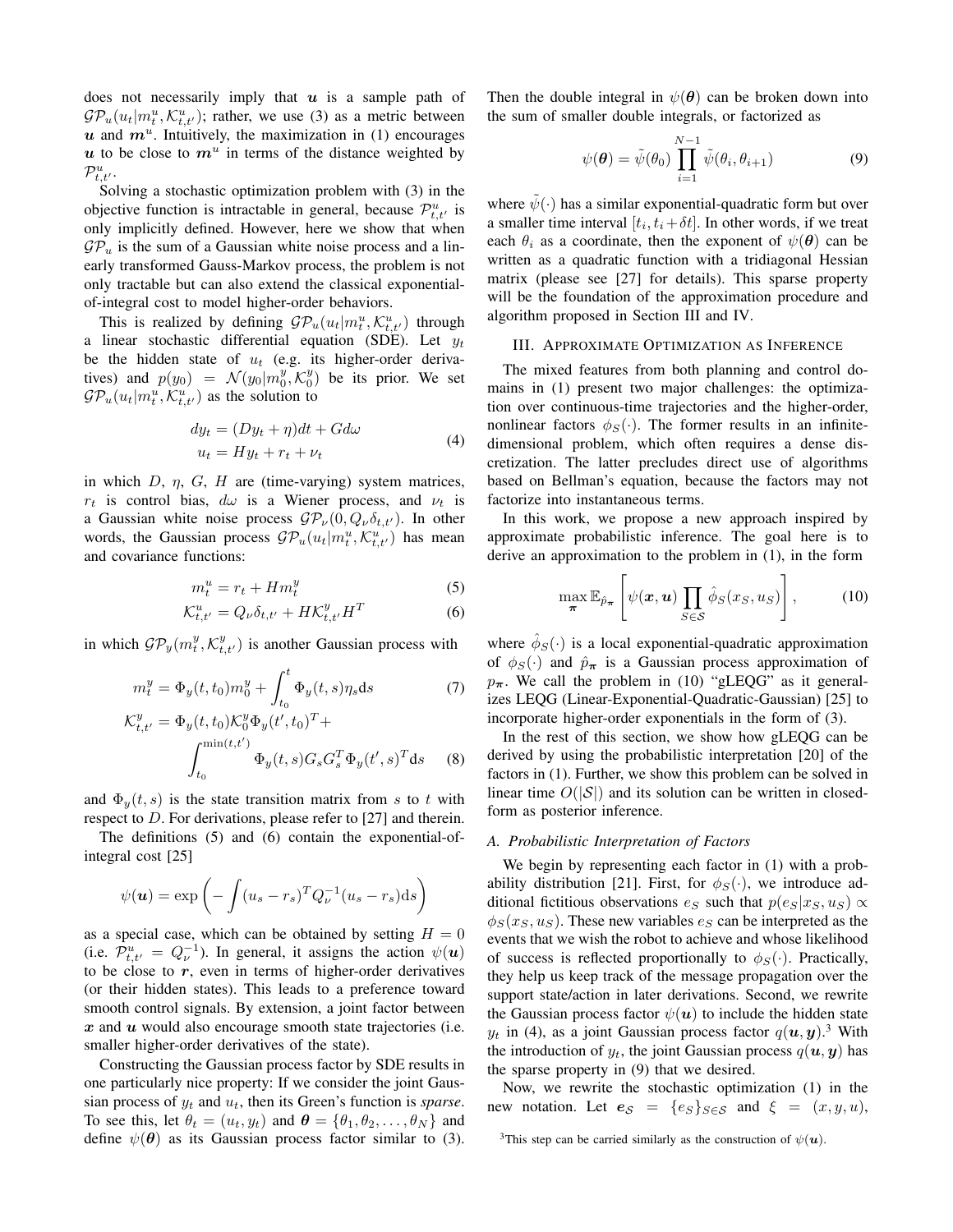and let  $p(x|u)$  and  $p(z|x)$  be the conditional distributions defined by the system dynamics and the observation model, respectively. It can be shown that (1) is equivalent to

$$
\max_{\boldsymbol{\pi}} \int q(\boldsymbol{z}, \boldsymbol{\xi} | \boldsymbol{e}_{\mathcal{S}}) \boldsymbol{\pi}(\boldsymbol{u} | \boldsymbol{h}) \mathrm{d} \boldsymbol{\xi} \mathrm{d} \boldsymbol{z} \tag{11}
$$

in which we define a joint distribution

$$
q(\boldsymbol{z}, \boldsymbol{\xi}, \boldsymbol{e}_{\mathcal{S}}) = q(\boldsymbol{\xi}) p(\boldsymbol{z}|\boldsymbol{x}) \prod_{S \in \mathcal{S}} p(e_S | x_S, u_S)
$$
(12)

with likelihoods  $p(z|x)$  and  $p(e_S|x_S, u_S)$ , and a prior on the continuous-time trajectory ξ

$$
q(\boldsymbol{\xi}) = p(\boldsymbol{x}|\boldsymbol{u})q(\boldsymbol{u},\boldsymbol{y}).
$$
\n(13)

Before proceeding, we clarify the notation we use to simplify writing. We use q to denote the *ad hoc* constructed Gaussian process factor (e.g. in  $(3)$ ) and use p to denote the probability distribution associated with the real system. As such,  $q$  does not always define an expectation, so the integral notation (e.g. in (11)) denotes the expectation over p and  $\pi$  that are well-defined probability distributions. But, with some abuse of notation, we will call them both Gaussian processes, since our results depend rather on their algebraic form.

## *B. Gaussian Approximation*

Let  $\xi_{\mathcal{S}} = {\{\xi_{\mathcal{S}}\}}_{\mathcal{S}\in\mathcal{S}}$  and  $\bar{\xi}_{\mathcal{S}} = \xi \backslash \xi_{\mathcal{S}}$ . To derive the gLEQG approximation to (1), we notice, by (12),  $q(z, \xi|e_S)$  in (11) can be factorized into

$$
q(\mathbf{z}, \boldsymbol{\xi} | \boldsymbol{e}_{\mathcal{S}}) = q(\mathbf{z}, \bar{\xi}_{\mathcal{S}} | \boldsymbol{\xi}_{\mathcal{S}}) q(\boldsymbol{\xi}_{\mathcal{S}} | \boldsymbol{e}_{\mathcal{S}})
$$
(14)

where have used the Markovian property in Section III-A i.e. given  $\xi_{\mathcal{S}}$ ,  $e_{\mathcal{S}}$  is conditionally independent of other random variables. Therefore, if  $q(z, \bar{\xi}_{\mathcal{S}} | \xi_{\mathcal{S}})$  and  $q(\xi_{\mathcal{S}} | e_{\mathcal{S}})$ can be reasonably approximated as Gaussians, then we can approximate (1) with (10).

However,  $q(z, \bar{\xi}_{\mathcal{S}} | \xi_{\mathcal{S}})$  and  $q(\xi_{\mathcal{S}} | e_{\mathcal{S}})$  have notably different topologies.  $q(z,\bar{\xi}_{\mathcal{S}}|\xi_{\mathcal{S}})$  is a distribution over continuous-time trajectories, whereas  $q(\xi_{\mathcal{S}} | e_{\mathcal{S}})$  is a density function on finite number of random variables. Therefore, to approximate (1), we need to find a Gaussian *process*  $\hat{q}(\boldsymbol{z}, \boldsymbol{\bar{\xi}}_{\mathcal{S}} | \boldsymbol{\xi}_{\mathcal{S}})$  and a Gaussian *density*  $\hat{q}(\xi_S | \mathbf{e}_S)$ .

*1) Gaussian Process Approximation:* We derive the Gaussian process approximation  $\hat{q}(z,\xi)$  to  $q(z,\xi)$ . With this result, the desired conditional Gaussian process  $\hat{q}(\mathbf{z}, \bar{\xi}_{\mathcal{S}} | \xi_{\mathcal{S}})$ is given closed-form.

First we need to define the system dynamics  $p(x|u)$  and the observation model  $p(z|x)$ . For now, let us assume that the system is governed by a linear SDE

$$
dx = (Ax + Bu + b)dt + Fdw
$$
  

$$
z = Cx + v
$$
 (15)

in which  $A$ ,  $B$ ,  $b$ ,  $F$ ,  $C$  are (time-varying) system matrices,  $dw$  is a Wiener process, and v is Gaussian noise with covariance  $Q_v$ . When a prior is placed on  $x_0$  (similar to Section II-B) it can be shown that the solution to  $(15)$  $p(x, z|u) = p(z|x)p(x|u)$  is a Gaussian process. Since  $q(\boldsymbol{u}, \boldsymbol{y})$  is also Gaussian process, we have a Gaussian process prior on  $z$  and  $\xi$ :

$$
q(\boldsymbol{z}, \boldsymbol{\xi}) = p(\boldsymbol{x}, \boldsymbol{z} | \boldsymbol{u}) q(\boldsymbol{u}, \boldsymbol{y}), \tag{16}
$$

In this case, no approximation is made and therefore  $\hat{q}(\boldsymbol{z}, \bar{\boldsymbol{\xi}}_{\mathcal{S}} | \boldsymbol{\xi}_{\mathcal{S}}) = q(\boldsymbol{z}, \bar{\boldsymbol{\xi}}_{\mathcal{S}} | \boldsymbol{\xi}_{\mathcal{S}}).$ 

In the case of nonlinear systems, one approach is to treat (15) as its local linear approximation and derive  $\hat{q}(z,\xi) = \hat{p}(x, z|u)q(u, y)$ , where  $\hat{p}(x, z|u)$  is the solution to the linearized system. Alternatively, we can learn the conditional distribution  $\hat{p}(x, z|u)$  from data directly through Gaussian process regression [26]. However, since our main purpose here is to show the solution when  $\hat{p}(x, z|u)$  is available, from now on we will assume the system is linear and given by (15).

2) Gaussian Density Approximation: Unlike  $q(z,\bar{\xi}_{\mathcal{S}}|\xi_{\mathcal{S}})$ , the approximation to  $q(\xi_S | e_S)$  is more straightforward. First, because  $q(\xi_s | e_s)$  may not be available in closed form, we approximate  $q(\xi_{\mathcal{S}} | e_{\mathcal{S}})$  with  $\tilde{q}(\xi_{\mathcal{S}} | e_{\mathcal{S}})$ 

$$
q(\xi_S|e_S) \propto q(\xi_S) \prod_{S \in S} p(e_S|x_S, u_S)
$$

$$
\approx \hat{q}(\xi_S) \prod_{S \in S} p(e_S|x_S, u_S) \propto \tilde{q}(\xi_S|e_S) \quad (17)
$$

where  $\hat{q}(\xi_s)$  is the marginal distribution of  $\hat{q}(z,\xi)$ , found in the previous section. Given (17), we then find a Gaussian approximation  $\hat{q}(\xi_{\mathcal{S}} | e_{\mathcal{S}})$  of  $\tilde{q}(\xi_{\mathcal{S}} | e_{\mathcal{S}})$  via a Laplace approximation [28].

For the nonlinear factor from (2), a Laplace approximation of  $\tilde{q}(\xi_S | e_S)$  amounts to solving a nonlinear least-squares optimization problem. Using the sparsity of the structured Gaussian processes defined by SDEs, the optimization can be completed using efficient data structures in  $O(|\mathcal{S}|)$  [9]. For space constraints, we omit the details here; please see Appendix A and [9] for details.

*3) Summary:* The above approximations allow us to approximate (12) with a Gaussian distribution

$$
\hat{q}(\boldsymbol{z}, \boldsymbol{\xi}, \boldsymbol{e}_{\mathcal{S}}) = \hat{p}(\boldsymbol{z}, \boldsymbol{x} | \boldsymbol{u}) q(\boldsymbol{u}, \boldsymbol{y}) \prod_{S \in \mathcal{S}} \hat{p}(e_S | x_S, u_S).
$$
 (18)

In (18),  $\hat{p}(z, x|u)$  is the Gaussian process approximation of the system, which is exact when the system is linear, and  $\hat{p}(e_S|x_S, u_S)$  is proportional to the exponential-quadratic factor  $\hat{\phi}_S(x_S, u_S)$  in (10). Moreover, it can be shown that  $\hat{q}(z, \xi, e_{\mathcal{S}})$  is a Laplace approximation of  $\hat{p}(z, x | u) q(u, y) \prod_{S \in \mathcal{S}} p(e_S | x_S, u_S)$  in terms of continuous-time trajectory  $z$  and  $\xi$ .

## *C. Finding an Approximately Optimal Policy*

Substituting the results in Section III-B into (11), we have the approximated optimization problem

$$
\max_{\pi} \int \hat{q}(z,\xi|e_{\mathcal{S}})\pi(u|h) \mathrm{d}\xi \mathrm{d}z. \tag{19}
$$

By (18), one can show that (19) is equivalent to the problem in (10), but expressed in probabilistic notation.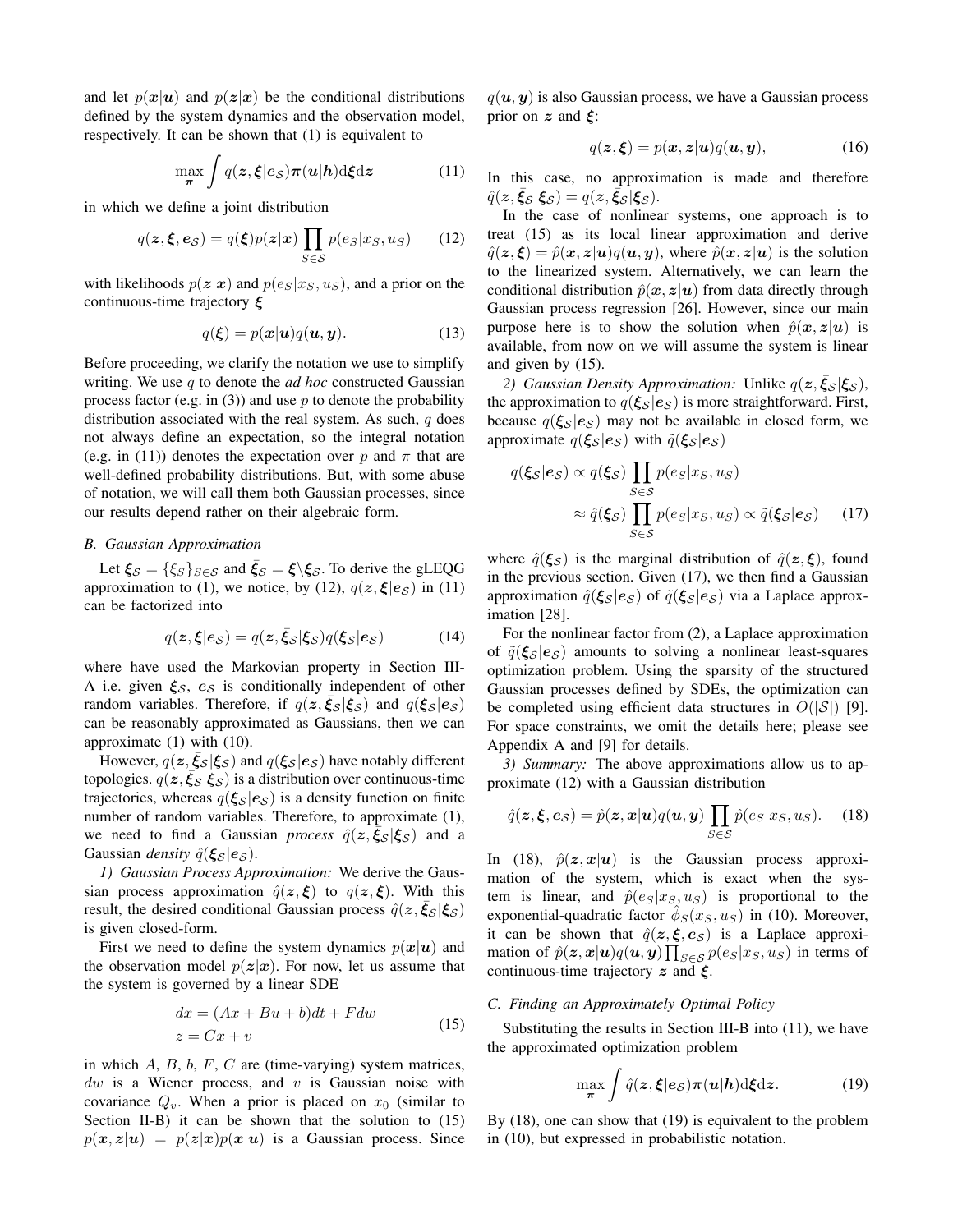However, by writing the problem probabilistically, we can avoid the algebraic complications arising from attempting to solve the Bellman's equation of (10), which, because of higher-order factors, requires additional state expansion. This simplicity is reflected in the optimality condition for  $(19)$ :

$$
\pi_t^*(u_t|\mathbf{h}_t) = \delta(u_t - u_t^*(\mathbf{h}_t))
$$
  

$$
u_t^*(\mathbf{h}_t) = \underset{u_t}{\operatorname{argmax}} \int \hat{q}(\mathbf{z}, \boldsymbol{\xi}|\mathbf{e}_s) \pi^*(\bar{u}_t|\mathbf{h}) \mathrm{d}x \mathrm{d}y \mathrm{d}z \mathrm{d}\bar{u}_t
$$
  

$$
= \underset{u_t}{\operatorname{argmax}} \hat{q}(u_t|\mathbf{h}_t, \mathbf{e}_s)
$$
(20)

in which  $\bar{u}_t$  denotes  $u \setminus \{u_t\}$  and  $\delta$  is Dirac delta distribution. From the last equality in (20), we see that the solution to the maximization problem coincides with the mode of the posterior distribution  $\hat{q}(u_t|\boldsymbol{h}_t, \boldsymbol{e}_{\mathcal{S}})$ . As a result, the optimal policies for time t can be derived *forward* in time, by performing inference without solving for the future policies first. Please see Appendix B for the proof.

We call this property the duality between gLEQG and inference. This result seems surprising, but similar ideas can be traced back to the duality between the optimal control and estimation [17], [20], in which the optimal value function of a linear quadratic problem is computed by backward message propagation without performing maximization.

Compared with previous work, a stronger duality holds here: gLEQG is dual to the inference problem on the *same* probabilistic graphical model defined by the random variables in Section III-A. This nice property is the result of the use of an exponential performance index, and enables us to handle higher-order factors naturally without referring to *ad hoc* derivations based on dynamic programming on extended states.

Our posterior representation of the policy can also be found in [20], [29], or can be interpreted as one step of posterior iteration [24]. In [20], this results from the approximation of the optimal value function, but its relationship to the overall stochastic optimization is unclear. In [29], the posterior representation is reasoned from the notion of a predictive policy representation without further justification of its effects on the whole decision process. Here we derive the policy based on the assumption that the associated distribution of (1) can be approximated by a Gaussian (18). Therefore, the condition on which the approximate policy remains valid can be more easily understood or even enforced, as discussed later in Section IV-B.

## IV. PROBABILISTIC MOTION PLANNING AND CONTROL

In Section III, we show that if  $q(z, \xi|e)$  can be approximated well by a Gaussian distribution, the stochastic optimization in (1) can be approximately solved as posterior inference (20). This representation suggests that the approximately optimal policy can be updated recursively through Kalman filtering.

# *A. Recurrent Policy Inference as Kalman Filtering*

The approximately optimal policy in (20) can be viewed as the belief about the current action  $u_t$  given the history  $h_t$ 

t<sup>0</sup> t<sup>i</sup> t ti+1 t<sup>i</sup> + t<sup>h</sup> tmax

Fig. 2: Time-line with PIPC, where a system that started at  $t_0$ , is currently at time  $t \in [t_i, t_{i+1}]$  between support points  $t_i$  and  $t_{i+1}$  in  $\delta t$  resolution. In a receding horizon setting,  $t_+$ represents the receding horizon window  $[t_i, t_i + t_h]$ , and  $t_{max}$ is the (infinite) final time when the algorithm terminates. In a finite horizon setting,  $t_h = t_{max} - t_i$ .

and the fictitious events  $e_{\mathcal{S}}$ . Here we exploit the Markovian structure underlying  $\hat{q}(z, \xi | e_{\mathcal{S}})$  to derive a recursive algorithm for updating the belief  $\hat{q}(\xi_t|\mathbf{h}_t, \mathbf{e}_{\mathcal{S}})$ . Given the belief, the policy can be derived by marginalization. First, for  $t = 0$ , we write

$$
\hat{q}(\xi_0|\boldsymbol{h}_0, \boldsymbol{e}_{\mathcal{S}}) \propto p(z_0|\xi_0)\hat{q}(\xi_0|\boldsymbol{e}_{\mathcal{S}})
$$

$$
= q(z_0|\xi_0) \int q(\xi_0|\boldsymbol{\xi}_{\mathcal{S}})\hat{q}(\boldsymbol{\xi}_{\mathcal{S}}|\boldsymbol{e}_{\mathcal{S}})d\boldsymbol{\xi}_{\mathcal{S}}
$$

in which  $q(z_t|\xi_t) = p(z_t|x_t)$  and  $q(\xi_0|\xi_s)$  is the conditional distribution defined by (16). After initialization, the posterior  $\hat{q}(\xi_t|\mathbf{h}_t, \mathbf{e}_s)$  can be propagated through prediction and correction, summarized together in one step as

$$
\hat{q}(\xi_{t+\delta t}|\boldsymbol{h}_{t+\delta t}, \boldsymbol{e}_{\mathcal{S}}) \propto p(z_{t+\delta t}|\xi_{t+\delta t})\hat{q}(\xi_{t+\delta t}|\boldsymbol{e}_{\mathcal{S}})
$$
\n
$$
= q(z_{t+\delta t}|\xi_{t+\delta t}) \int \hat{q}(\xi_{t+\delta t}|\xi_t, \boldsymbol{e}_{\mathcal{S}}) \hat{q}(\xi_t|\boldsymbol{h}_t, \boldsymbol{e}_{\mathcal{S}}) \mathrm{d}\xi_t \quad (21)
$$

in which the transition is given by

$$
\hat{q}(\xi_{t+\delta t}|\xi_t, \mathbf{e}_S) \propto \hat{q}(\xi_k, \xi_{t+\delta t}|\mathbf{e}_S)
$$
\n
$$
= \int q(\xi_k, \xi_{t+\delta t}|\xi_S) \hat{q}(\xi_S|\mathbf{e}_S) \mathrm{d}\xi_S \qquad (22)
$$

and  $q(\xi_k, \xi_{t+\delta t}|\xi_{\mathcal{S}})$  is given by (16) [30], [31]. Because of the Markovian structure in (9), the integral (22) only depends on two adjacent support states/actions of  $t$  and can be computed in constant time. Note, in  $\hat{q}(\xi_t|\mathbf{h}_t, \mathbf{e}_{\mathcal{S}})$  in (21), the action  $u_t$  is actually conditioned on the action taken  $u_t^*(h_t)$ . This notation is adopted to simplify the writing.

Thus, we can view (21) as Kalman filtering with transition dynamics  $\hat{q}(\xi_{t+\delta t}|\xi_t, e_{\mathcal{S}})$  and observation process  $q(z_t|\xi_t)$ . This formulation gives us the flexibility to switch between open-loop and closed-loop policies. That is, before a new observation  $z_{t+\delta t}$  is available, (22) provides a continuoustime open-loop action trajectory during the interval  $(t, t+\delta t)$ .

This recurrent policy inference is based on the assumption that  $\hat{q}(z, \xi | e_S)$  is accurate. Although this assumption is not necessarily true in general, it is a practical approximation if the belief about current state  $p(x_t|\mathbf{h}_t)$  is concentrated and the horizon within which (20) applies is short.

#### *B. Online Motion Planning and Control*

We now summarize everything into the PIPC algorithm. Let  $t_i \in S$ . We compensate for the local nature of (20) by recomputing a new Laplace approximation  $q(z_{t+}, \xi_{t+} | h_t, e_S)$ whenever  $t \in S$ , and applying filtering to update the policy by (21) for  $t \in (t_i, t_{i+1})$ , in which the subscript  $t_+$  denotes the future trajectory from  $t$  (see Fig. 2). This leads to an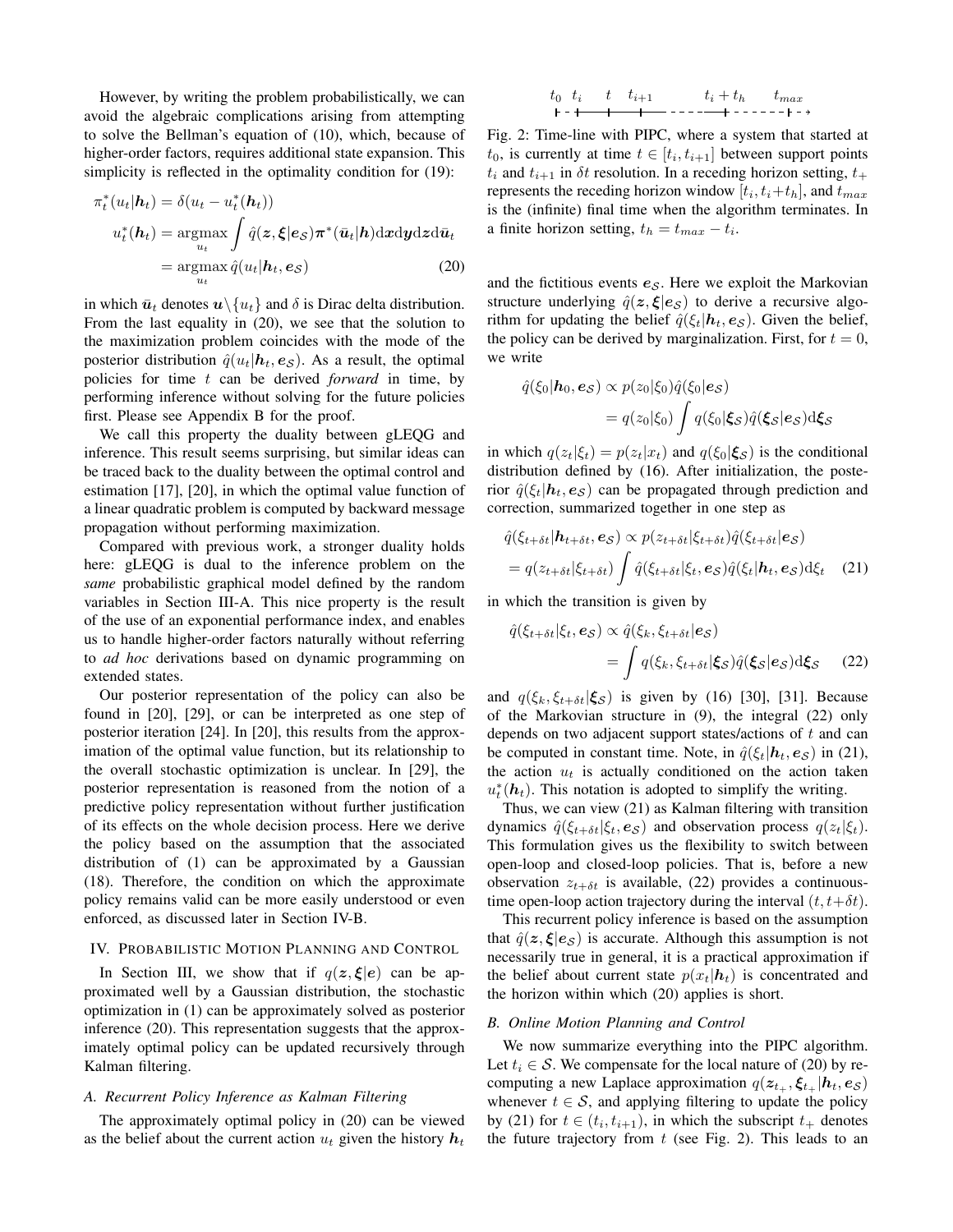**Input:** horizon  $t_h$ , start time  $t_0$ , initial belief  $q(\xi_{t_0})$ Output: success/failure 1: while not STOP CRITERIA do 2:  $\hat{q}(\xi_S|e_S, h_{t_i-\delta t}, u_{t_i-\delta t})$  = getLaplaceApprox( $t_i, t_h, q(\xi_t|h_{t_i-\delta t}, u_{t_i-\delta t})$ , ENVIRONMENT) 3: **for**  $t \in [t_i, t_{i+1}]$  **do** 4:  $z_t$  = makeObservation() 5:  $\hat{q}(\xi_t | \mathbf{h}_t, \mathbf{e}_S) = \text{filterPolicy}(\mathbf{z}_t, \hat{q}(\xi_{t-\delta t} | \mathbf{h}_{t-\delta t}, \mathbf{e}_S), \hat{q}(\xi_S | \mathbf{e}_S, \mathbf{h}_{t_i-\delta t}, u_{t_i-\delta t}))$ <br>6: executePolicy( $u_t = u_t^*(\mathbf{h}_t)$ ) 6: executePolicy $(u_t = u_t^*(h_t))$ 7:  $q(\xi_{t+\delta t}|\mathbf{h}_t, u_t) = \text{filterState}(z_t, u_t, q(\xi_t|\mathbf{h}_{t-\delta t}, u_{t-\delta t}))$ <br>8: **end for** 8: end for 9: end while 10: return checkSuccess()

iterative framework which solves for the new approximation with up-to-date knowledge about the system.

We can apply this scheme to MDP/POMDP problems in both finite and receding horizon cases.<sup>4</sup> When facing a dynamic environment, PIPC updates environmental information in the new Laplace approximation in Section III-B.2.

The details of the receding horizon approach are summarized in Algorithm 1 and can be derived similarly for the finite horizon case. First, at any time step  $t_i$ , PIPC computes the Laplace approximation for the current horizon window  $[t_i, t_i + t_h]$  with the latest information about the system and the environment, where  $t_h \geq t_{i+1} - t_i$  is length of the preview horizon. Second, for  $t \in (t_i, t_{i+1})$ , PIPC recursively updates the policy using the most current observation with a resolution of  $\delta t$ . These two steps repeat until the set criteria are met or the execution fails (for example, the robot is in collision).

#### V. IMPLEMENTATION DETAILS

We perform experiments with the receding horizon version of PIPC in four different setups, including both MDP and POMDP scenarios: MDP-CL and POMDP-CL execute the receding horizon PIPC in Algorithm 1; MDP-OL and POMDP-OL ignore the policy filtering step, but instead recursively apply the open-loop policy given as the mode found in the Laplace approximation. This open-loop baseline can be viewed as the direct generalization of [9] to include action trajectories.

The Laplace approximation is implemented using  $GPMP2<sup>5</sup>$  and the GTSAM<sup>6</sup> C++ library, which solves posterior maximization as a nonlinear least-squared optimization defined on a factor graph with the Levenberg-Marquardt algorithm. Note that in implementation we consider  $y_t = u_t$ (i.e.  $\xi_t = (x_t, u_t)$ ) and a constant time difference  $\Delta t$  between any two support states or actions.

We evaluate our algorithms on three different systems: a 2D holonomic robot, a 7-DOF WAM, and a PR2 arm. The state dynamics, following (15), is defined as a double integrator with the state consisting of position and velocity and

$$
A = \begin{bmatrix} 0 & \mathbf{I} \\ \mathbf{0} & \mathbf{0} \end{bmatrix}, B = \begin{bmatrix} 0 \\ \mathbf{I} \end{bmatrix}, b = \begin{bmatrix} 0 \\ 0 \end{bmatrix}, FF^T = \begin{bmatrix} 0 & \mathbf{0} \\ \mathbf{0} & Q_x \mathbf{I} \end{bmatrix}
$$

and following (4) we define the Gaussian process factor by

$$
H = \mathbf{0}, D = \mathbf{0}, \eta = 0, GG^T = Q_u \mathbf{I}
$$

where 0 and I are  $d \times d$  zero and identity matrices, where  $d = 2$  for the 2D holonomic robot and  $d = 7$  for the 7-DOF WAM arm and PR2 arm, and  $Q_x$  and  $Q_u$  are positive scalars. The observation process in the POMDP is modeled as a state observation with additive zero-mean Gaussian noise with covariance  $Q_v = \sigma_m \mathbf{I}_{2d \times 2d}$ . The state dynamics for both the arms are assumed to be feedback linearized. On a real system, the control would to be mapped back to real torques using inverse dynamics.

# VI. EVALUATION

We conduct benchmark experiments<sup>7</sup> with our receding horizon algorithm on the 2D holonomic robot in a dynamic environment, and on the WAM arm and the PR2's right arm in a static environment (see Fig. 1). In each case, we compare the closed-loop and open-loop algorithms for both MDP and POMDP settings across different  $Q_x$  (and number of dynamic obstacles  $N_{obs}$  in the 2D case) with respect to success rate, time to reach the goal, path length, and path  $cost<sup>8</sup>$  Each setting is run for K times with a unique random generator seed to account for stochasticity, which is kept the same across all four algorithms for a fair comparison. A trial is marked "successful" if the robot reaches the goal within a Euclidean distance *gdist*, and is marked "failed" if at any point the robot runs into collision or runs out of the maximum allotted time  $t_{max}$ .

# *A. 2D Robot Benchmark*

We simulate a 2D holonomic robot (radius  $= 0.5m$ ) in a 2D environment  $(30m \times 20m)$  with moving obstacles (see Fig. 1 (a)). The robot's sensor returns a limited view of a  $5m \times 5m$  square centered at the robot's current position.

<sup>4</sup>The receding-horizon version solves a new finite-horizon problem at each iteration of the Laplace approximation.

<sup>5</sup>Available at https://github.com/gtrll/gpmp2

<sup>6</sup>Available at https://bitbucket.org/gtborg/gtsam

<sup>7</sup>A video of experiments is available at https://youtu.be/8rQcg1O-6aU

<sup>8</sup>Path cost is calculated as the negative log of the product of the factors.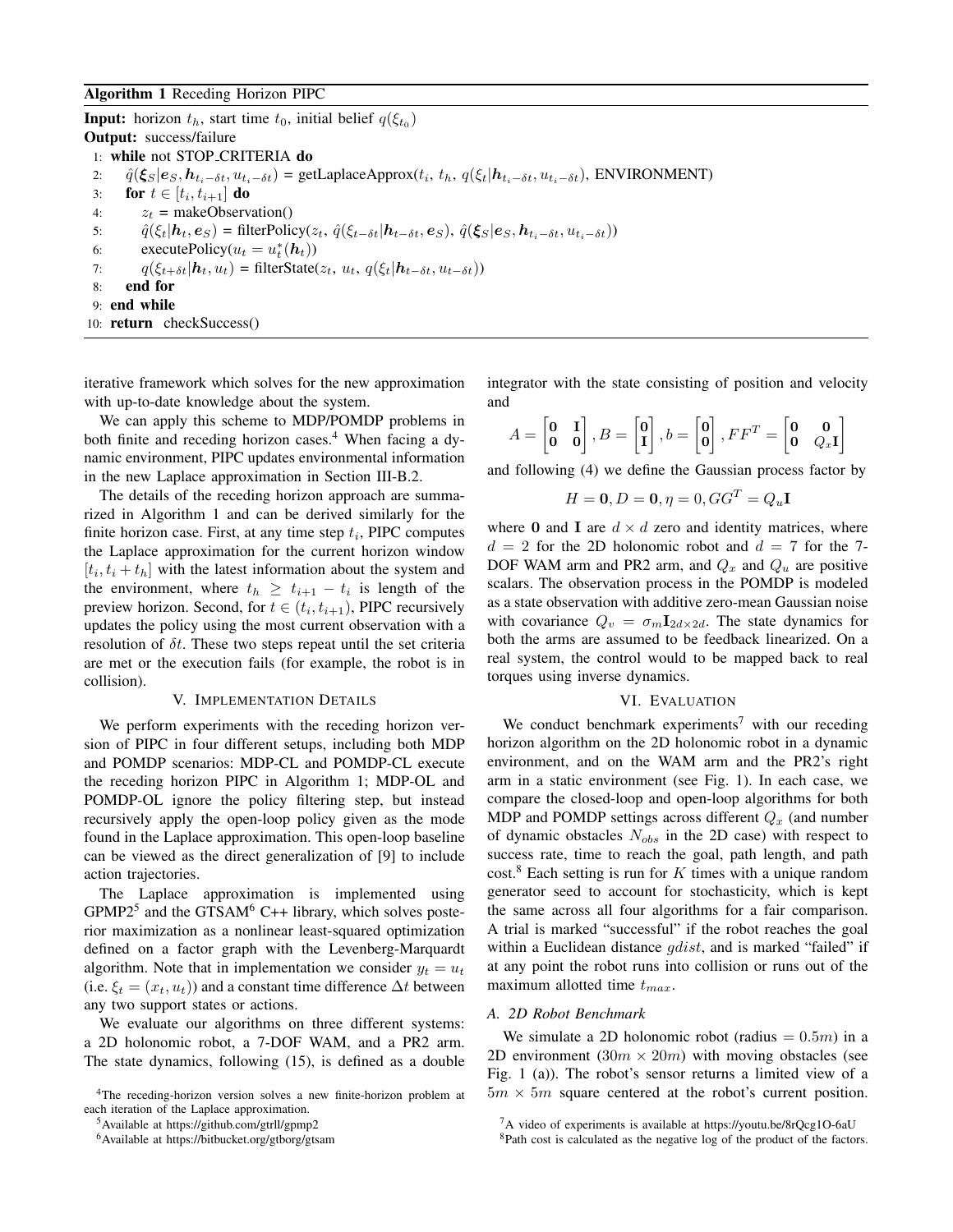TABLE I: Success rate across increasing  $Q_x$  and  $N_{obs}$  on the 2D holonomic robot.

|              | $\mathbf{Q}_{\mathbf{x}}$ | 10    |       | 20    |       | 30    |       | 40    |       | 50    |       |
|--------------|---------------------------|-------|-------|-------|-------|-------|-------|-------|-------|-------|-------|
|              |                           | CL    | OL    | CL    | OL    | CL    | OL    | CL    | OL    | CL    | OL    |
| <b>MDP</b>   | 0.01                      | 0.975 | 0.975 | 0.85  | 0.85  |       | 0.675 | 0.4   | 0.375 | 0.25  | 0.325 |
|              | 0.04                      | 0.95  | 0.975 | 0.85  | 0.8   | 0.55  | 0.525 | 0.525 | 0.375 | 0.325 | 0.325 |
|              | 0.07                      | 0.95  | 0.85  | 0.875 | 0.575 | 0.725 | 0.475 | 0.45  | 0.2   | 0.225 | 0.125 |
| <b>POMDP</b> | 0.01                      | 0.975 | 0.975 | 0.925 | 0.875 | 0.725 | 0.7   | 0.375 | 0.4   | 0.15  | 0.225 |
|              | 0.04                      | 0.95  | 0.975 | 0.875 | 0.825 | 0.525 | 0.475 | 0.425 | 0.45  | 0.4   | 0.25  |
|              | 0.07                      | 0.975 | 0.875 | 0.825 | 0.55  | 0.7   | 0.425 | 0.45  | 0.25  | 0.2   | 0.075 |



Fig. 3: Results of successful runs with increasing  $Q_x$  and  $N_{obs}$  on the 2D holonomic robot.

The moving obstacles (squares of  $1m \times 1m$ ) start at random locations and follow a 2D stochastic jump process, where a noisy acceleration  $a_{obs}$  is uniformly sampled within  $[-2.5, 2.5]$  $m/s<sup>2</sup>$  at every time step. Their velocities  $v_{obs}$  are restricted within,  $[-1.3, 1.3]$  $m/s$ . All obstacles are confined inside the boundary during simulation.

Table I summarizes the success rates for this benchmark,<sup>9</sup> and Fig. 3 shows the aggregate results of successful runs. From Table I, we see that, for both MDP and POMDP cases, the closed-loop algorithms have higher success rates than the open-loop algorithms, especially in difficult problems with larger stochasticity in the system  $(Q_x)$  or increased complexity in the environment  $(N_{obs})$ . Similar increasing trends can also be observed in the difference of the success rates between the closed-loop and open-loop algorithms. The majority of failed open-loop cases arise from collision; only a few are due to hitting the maximum run time. The performance in POMDP cases are slightly worse than that in the MDP cases on average. All three metrics (time, path length, and path cost) in Fig. 3 increase in general with more noise and obstacles. It is important that these plots should be interpreted alongside the success rates, since the sample size of successful trails is comparatively sparse for the harder problems.

#### *B. WAM and PR2 Benchmark*

We demonstrate the scalability of PIPC to higher dimensional systems by performing a benchmark on the WAM and

TABLE II: Success rate across increasing  $Q_x$  on the WAM and the PR2 robot arms.

|              |             |     | <b>WAM</b> | PR <sub>2</sub> |      |
|--------------|-------------|-----|------------|-----------------|------|
|              | $Q_{\rm x}$ | CL  | OL         | CL              | OL   |
|              | 0.01        |     |            |                 |      |
| <b>MDP</b>   | 0.02        |     |            |                 | 0.95 |
|              | 0.03        |     | 0.85       |                 | 0.5  |
|              | 0.01        |     |            |                 |      |
| <b>POMDP</b> | 0.02        |     | 0.9        |                 | 0.8  |
|              | 0.03        | 0.9 | 0.75       |                 | 0.8  |

the PR2 robot arms. Here the WAM and the PR2 robot arms are set up in *lab* and *industrial* environments [6], [7], [9] respectively, in OpenRAVE. Here the task is to drive the robot arm from a given start to a goal configuration (see Fig. 1 (b) and (c)). The environments are static and fully observable at all times. We compare the algorithms with respect to increasing  $Q_x$ . Table II summarizes the success rates for this benchmark, $10$  and Fig. 4 shows the aggregate results of successful runs. Similar to the 2D robot benchmark, the results show that the closed-loop algorithms have higher success rate than the open-loop ones, and all three metrics increase with noise. In particular, POMDP-CL performs even better than MDP-OL.

#### VII. CONCLUSION

We consider the problem of motion planning and control as probabilistic inference, and we propose an algorithm PIPC

<sup>&</sup>lt;sup>9</sup>Parameters for this benchmark are set as follows:  $K = 40$ ,  $gdist = 0.2$ ,  $t_{max} = 20, \Delta t = 0.2, t_h = 2, n_{ip} = 20, \sigma_m = 0.01, \sigma_g = 1,$ <br>  $\sigma_{fix} = 10^{-4}, Q_u = 10, \sigma_{obs} = 0.02, \epsilon = 1.$ 

<sup>&</sup>lt;sup>10</sup>Parameters for this benchmark are set as follows:  $K = 20$ , gdist = 0.065,  $t_{max} = 15$ ,  $\Delta t = 0.1$ ,  $t_h = 2$ ,  $n_{ip} = 10$ ,  $\sigma_m = 0.005$ ,  $\sigma_g =$ 0.03,  $\sigma_{fix} = 10^{-4}$ ,  $Q_u = 10$ ,  $\epsilon = 0.1$ ,  $\sigma_{obs} = 0.008$  (WAM),  $\sigma_{obs} =$ 0.005 (PR2).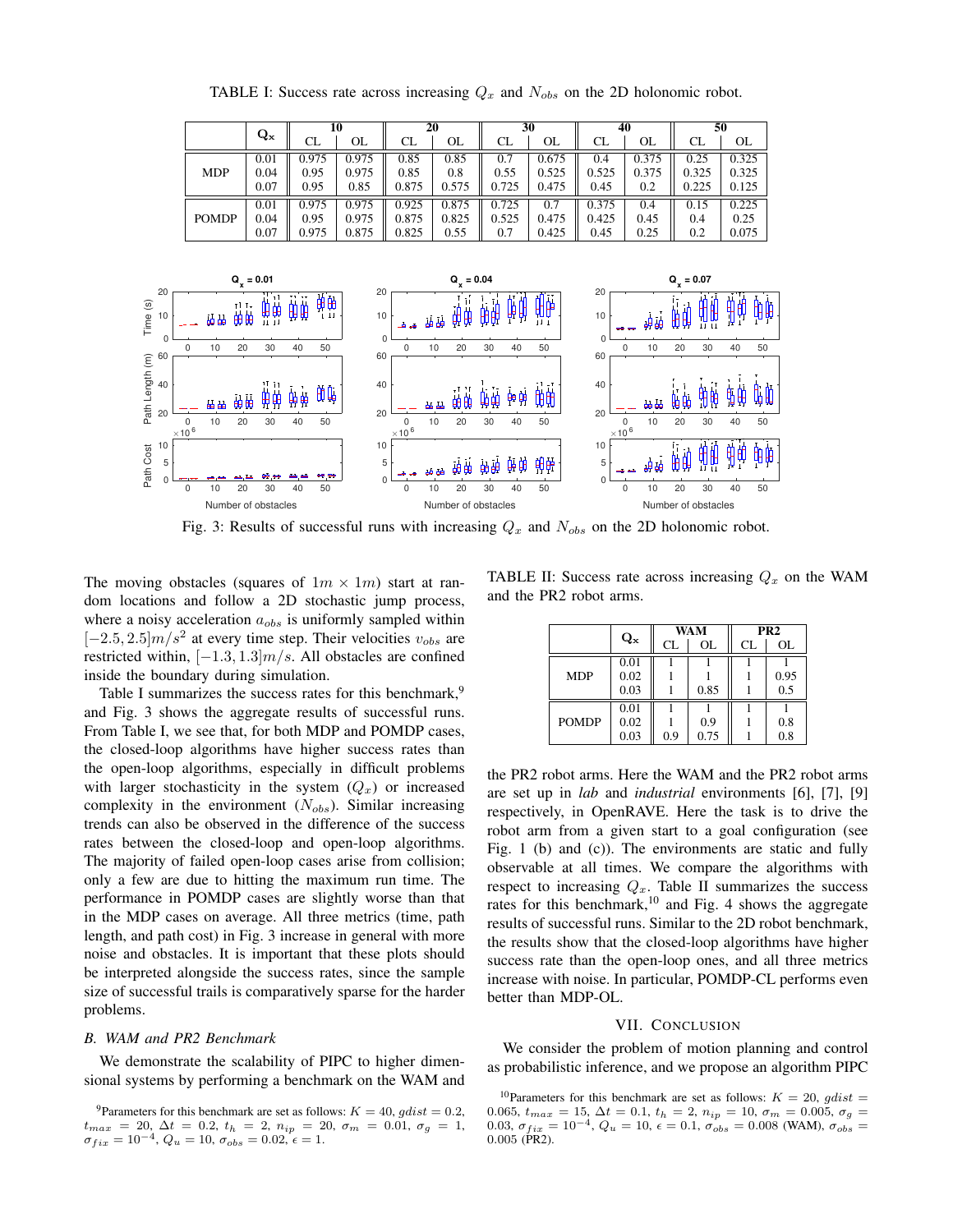

Fig. 4: Results of successful runs with increasing  $Q_x$  on (a) the WAM and (b) the PR2 robot arms.

for solving this problem that can exploit intrinsic sparsity in continuous-time stochastic systems. In particular, PIPC can address performance indices given by arbitrary, higherorder nonlinear factors and a general exponential-integralquadratic factor. Despite PIPC solving a continuous-time problem, its complexity scales only linearly in the number of nonlinear factors, thus making online simultaneous planning and control possible in receding/finite horizon MDP/POMDP problems.

# ACKNOWLEDGMENTS

The authors would like to thank Jing Dong for help with the GTSAM interface. This material is based upon work supported by NSF CRII Award No. 1464219 and NSF NRI Award No. 1637758.

#### **REFERENCES**

- [1] D. P. Bertsekas, *Dynamic programming and optimal control*. Athena Scientific Belmont, MA, 1995, vol. 1, no. 2.
- [2] R. C. Arkin, *Behavior-based robotics*. MIT press, 1998.
- [3] L. E. Kavraki, P. Svestka, J.-C. Latombe, and M. H. Overmars, "Probabilistic roadmaps for path planning in high-dimensional configuration spaces," *Robotics and Automation, IEEE Transactions on*, vol. 12, no. 4, pp. 566–580, 1996.
- [4] J. J. Kuffner and S. M. LaValle, "RRT-connect: An efficient approach to single-query path planning," in *Robotics and Automation, 2000. Proceedings. ICRA'00. IEEE International Conference on*, vol. 2. IEEE, 2000, pp. 995–1001.
- [5] A. Byravan, B. Boots, S. S. Srinivasa, and D. Fox, "Space-time functional gradient optimization for motion planning," in *Robotics and Automation (ICRA), 2014 IEEE International Conference on*. IEEE, 2014, pp. 6499–6506.
- [6] J. Schulman, Y. Duan, J. Ho, A. Lee, I. Awwal, H. Bradlow, J. Pan, S. Patil, K. Goldberg, and P. Abbeel, "Motion planning with sequential convex optimization and convex collision checking," *The International Journal of Robotics Research*, vol. 33, no. 9, pp. 1251–1270, 2014.
- [7] M. Mukadam, X. Yan, and B. Boots, "Gaussian process motion planning," in *2016 IEEE International Conference on Robotics and Automation (ICRA)*, May 2016, pp. 9–15.
- [8] Z. Marinho, B. Boots, A. Dragan, A. Byravan, G. J. Gordon, and S. Srinivasa, "Functional gradient motion planning in reproducing kernel hilbert spaces," in *Proceedings of Robotics: Science and Systems (RSS-2016)*, 2016.
- [9] J. Dong, M. Mukadam, F. Dellaert, and B. Boots, "Motion planning as probabilistic inference using Gaussian processes and factor graphs, in *Proceedings of Robotics: Science and Systems (RSS-2016)*, 2016.
- [10] M. Toussaint, "Newton methods for k-order Markov constrained motion problems," *arXiv preprint arXiv:1407.0414*, 2014.
- [11] S. M. LaValle and J. J. Kuffner, "Randomized kinodynamic planning," *The International Journal of Robotics Research*, vol. 20, no. 5, pp. 378–400, 2001.
- [12] R. Tedrake, I. R. Manchester, M. Tobenkin, and J. W. Roberts, "LQRtrees: Feedback motion planning via sums-of-squares verification," *The International Journal of Robotics Research*, 2010.
- [13] H. J. Kappen, "Linear theory for control of nonlinear stochastic systems," *Physical review letters*, vol. 95, no. 20, p. 200201, 2005.



[14] S. Levine and V. Koltun, "Guided policy search." in *ICML (3)*, 2013, pp. 1–9.

- [15] M. Deisenroth and C. E. Rasmussen, "PILCO: A model-based and data-efficient approach to policy search," in *Proceedings of the 28th International Conference on machine learning (ICML-11)*, 2011, pp. 465–472.
- [16] D. Mayne, "A second-order gradient method for determining optimal trajectories of non-linear discrete-time systems," *International Journal of Control*, vol. 3, no. 1, pp. 85–95, 1966.
- [17] E. Todorov and W. Li, "A generalized iterative LQG method for locally-optimal feedback control of constrained nonlinear stochastic systems," in *American Control Conference, 2005. Proceedings of the 2005*. IEEE, 2005, pp. 300–306.
- [18] E. Todorov and Y. Tassa, "Iterative local dynamic programming," in *2009 IEEE Symposium on Adaptive Dynamic Programming and Reinforcement Learning*. IEEE, 2009, pp. 90–95.
- [19] H. Attias, "Planning by probabilistic inference," in *AISTATS*, 2003.
- [20] M. Toussaint, "Robot trajectory optimization using approximate inference," in *Proceedings of the 26th annual international conference on machine learning*. ACM, 2009, pp. 1049–1056.
- [21] M. Toussaint and A. Storkey, "Probabilistic inference for solving discrete and continuous state Markov decision processes," in *Proceedings of the 23rd international conference on Machine learning*. ACM, 2006, pp. 945–952.
- [22] S. Levine and V. Koltun, "Variational policy search via trajectory optimization," in *Advances in Neural Information Processing Systems*, 2013, pp. 207–215.
- [23] H. J. Kappen, V. Gómez, and M. Opper, "Optimal control as a graphical model inference problem," *Machine Learning*, vol. 87, no. 2, pp. 159–182, 2012. http://dx.doi.org/10.1007/s10994-012-5278-7
- [24] K. Rawlik, M. Toussaint, and S. Vijayakumar, "On stochastic optimal control and reinforcement learning by approximate inference," *Proceedings of Robotics: Science and Systems VIII*, 2012.
- [25] P. Kumar and J. Van Schuppen, "On the optimal control of stochastic systems with an exponential-of-integral performance index," *Journal of mathematical analysis and applications*, vol. 80, no. 2, pp. 312–332, 1981.
- [26] C. E. Rasmussen, *Gaussian processes for machine learning*, 2006.
- [27] S. Sarkka, A. Solin, and J. Hartikainen, "Spatiotemporal learning via infinite-dimensional Bayesian filtering and smoothing: A look at Gaussian process regression through Kalman filtering," *IEEE Signal Processing Magazine*, vol. 30, no. 4, pp. 51–61, 2013.
- [28] C. M. Bishop, "Pattern recognition," *Machine Learning*, vol. 128, pp. 1–58, 2006.
- [29] A. Boularias, "A predictive model for imitation learning in partially observable environments," in *Machine Learning and Applications, 2008. ICMLA'08. Seventh International Conference on*. IEEE, 2008, pp. 83–90.
- [30] T. Barfoot, C. H. Tong, and S. Sarkka, "Batch continuous-time trajectory estimation as exactly sparse Gaussian process regression," *Proceedings of Robotics: Science and Systems, Berkeley, USA*, 2014.
- [31] X. Yan, V. Indelman, and B. Boots, "Incremental sparse GP regression for continuous-time trajectory estimation & mapping," in *Proceedings of the International Symposium on Robotics Research (ISRR-2015)*, 2015.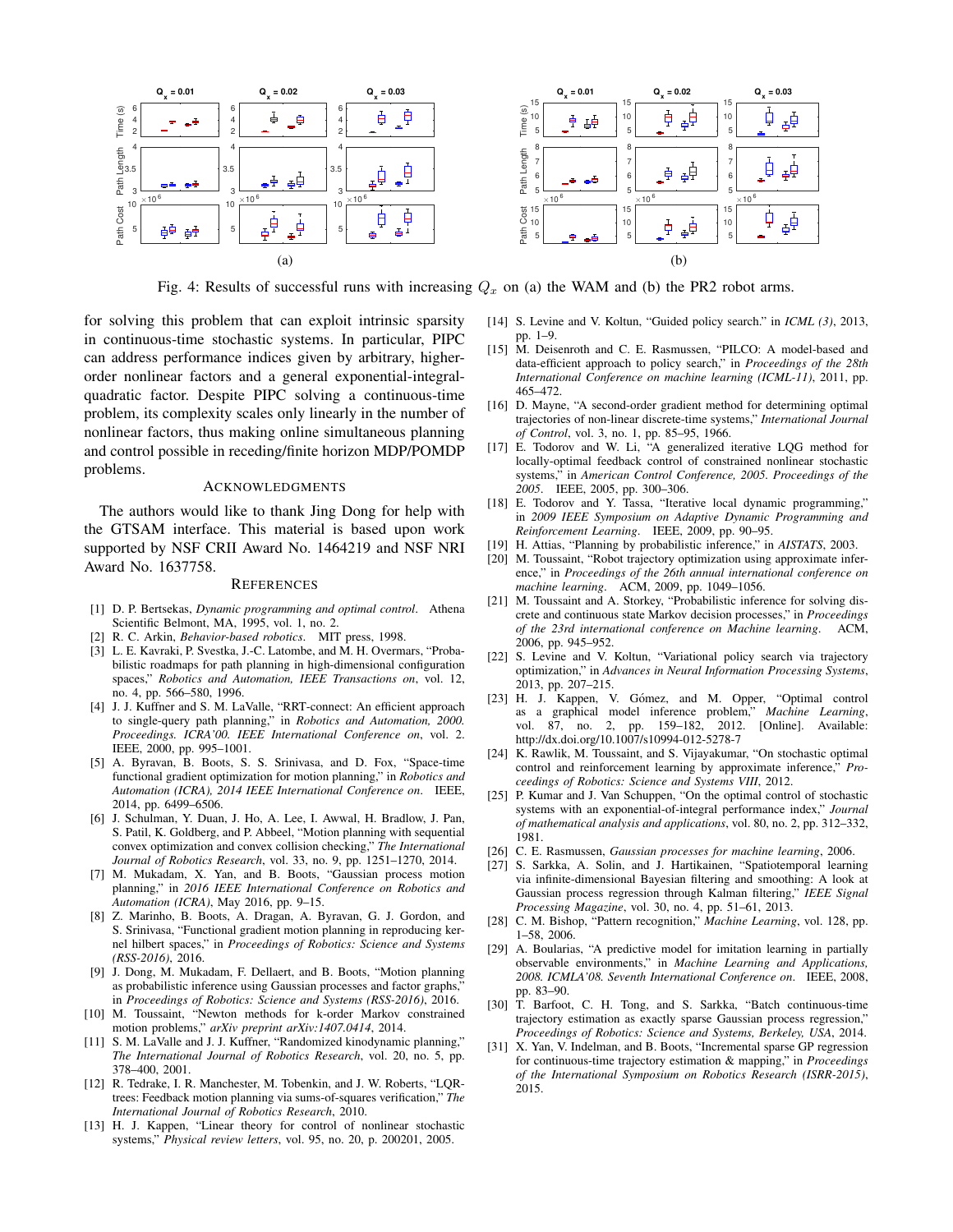## APPENDIX

# *A. Laplace Approximation with Factor Graphs*

PIPC updates the Laplace approximation whenever  $t =$  $t_i$  by efficiently solving a nonlinear least-squares problem defined on a bipartite *factor graph*  $G = {\xi_S, f_S, E}$ ,

$$
q(\xi_{\mathcal{S}}|e_{\mathcal{S}}) \propto \prod_{S \in \mathcal{S}} f_S(\xi_S). \tag{23}
$$

where recall that  $\xi_{\mathcal{S}}$  is the set of support augmented states, and  $f_s = \{f_s\}_s$  denotes the set of factors, and  $\mathcal E$  are edges connected to between  $\xi_{\mathcal{S}}$  and  $f_{\mathcal{S}}$ .

An example factor graph is shown in Fig. 5 for a trajectory starting from  $t_i$  with a length equal to  $t_h$ . The sparse set of support augmented states  $\xi_s$  are uniformly  $\Delta t$  apart and are connected to their neighbours via the Gaussian process factors, forming a Gauss-Markov chain. Note that in our implementation  $\xi_t = (x_t, u_t)$ .

# *1) Details of Factor Implementation:*

*a) Prior Factor:* For each Laplace approximation, a prior factor is placed on the first hidden state  $\xi_t$ , reflecting its current belief given past history  $h_t$ . In the MDP setting, the covariance for state  $x_t$  is set as a diagonal matrix  $\sigma_{fix}^2 \mathbf{I}_{2d \times 2d}$ , in which  $\sigma_{fix}$  is a small number to indicate high confidence; for control  $u_t$ , we use the original Gaussian process factor given by (3). Together they define  $Q_{prior}$ . In the POMDP setting, the belief of the hidden augmented state is obtained via Kalman filtering, and we heuristically set the covariance for the state, x to  $\sigma_{fix}^2 \mathbf{I}_{2d \times 2d}$  as mentioned previously.

*b) Gaussian Process Factors:* Analogous to defining  $\mathcal{GP}_u$  for (4), we can define  $\mathcal{GP}_\xi$ , which in turns define.  $q(\xi_s)$  in (17). In Fig. 5, this corresponds to Gaussian process factors with

$$
\mathbf{Q}_{gp,i} = \int_{t_i}^{t_{i+1}} \Phi_{\xi}(t_{i+1},s) \begin{bmatrix} F \\ G \end{bmatrix} \begin{bmatrix} F \\ G \end{bmatrix}^T \Phi_{\xi}(t_{i+1},s)^T ds,
$$

where  $\Phi_{\xi}$  is the state transition matrix associated with  $\begin{bmatrix} A & B \\ 0 & H \end{bmatrix}$ that takes the system from  $t_i$  to  $t_{i+1}$ .

*c) Obstacle and Interpolation Factors:* For obstacle avoidance, we use a hinge loss function h with safety distance  $\epsilon$  to compute a signed distance field as in GPMP2 [9]. In effect, it defines the obstacle factors and interpolation factors in Fig. 5, which both use  $Q_{obs} = \sigma_{obs}^2 \mathbf{I}$ . Though abstracted as a single factor in Fig. 5, between any two support points  $t_i$  and  $t_{i+1}$ , multiple  $(n_{ip})$  interpolated factors can be constructed with indexes evenly spaced in time ( $\delta t$ apart) to ensure path safety. See [9] for details.

*d) Goal Factor:* To drive the system to a desired goal configuration  $\xi_{goal}$  (for example, a particular position in configuration space with zero velocity and action), we add a goal factor to every support point except the current state. This encourages the optimizer to drive all states in the current horizon window closer to the goal. Because the covariance of this factor acts as a weighting term, we define it as  $\mathbf{Q}_{goal,i} = \sigma_g^2 \frac{||\xi_{t_i} - \xi_{goal}||^2}{||\xi_{start} - \xi_{goal}||^2} \mathbf{I}$  such that it monotonically decreases with the Euclidean distance to the goal.



Fig. 5: A factor graph of an example Laplace approximation problem showing states (white circle) ( $\xi_i$  is used as a shorthand for  $\xi_{t_i}$ ) and different kinds of factors: GP Prior (black circle), obstacle and interpolation (white square), measurement (gray square) and goal (black square).

*2) Update of Laplace Approximation:* The same Laplace approximation is used to recursively update the policy for  $t \in [t_i, t_{i+1})$  with a resolution of  $\delta t$ , and, when  $t = t_{i+1}$ , the graph is updated to construct a new nonlinear leastsquare optimization problem. This is done by shifting the horizon window ahead by  $\Delta t$  and update the factors to include any environmental changes during  $[t_i, t_{i+1})$ . In the updated graph, the prior factor on the first state is given by an additional Kalman filter based on (15) and (4) with  $(x, y)$ as hidden states and  $(z, u)$  as observations. For POMDP problems, we treat the estimation of current state as perfect knowledge without uncertainty. This extra heuristic step is a compromise which makes the assumption accurate at the mean of the current belief.

# *B. Proof of* (20)

Here we prove that the solution (20) to the approximate optimization problem (19)

$$
\max_{\pmb{\pi}} \int \hat{q}(\pmb{z},\pmb{\xi}|\pmb{e}_{\mathcal{S}}) \pmb{\pi}(\pmb{u}|\pmb{h}) \mathrm{d}\pmb{\xi} \mathrm{d}\pmb{z}
$$

can be written as posterior inference:  $\forall t$ ,

$$
\pi_t^*(u_t|\mathbf{h}_t) = \delta(u_t - u_t^*(\mathbf{h}_t))
$$
  

$$
u_t^*(\mathbf{h}_t) = \operatorname*{argmax}_{u_t} \int \hat{q}(\mathbf{z}, \boldsymbol{\xi} | \mathbf{e}_S) \pi^*(\bar{u}_t | \mathbf{h}) \mathrm{d}\mathbf{x} \mathrm{d}\mathbf{y} \mathrm{d}\mathbf{z} \mathrm{d}\bar{u}_t
$$
  

$$
= \operatorname*{argmax}_{u_t} \hat{q}(u_t | \mathbf{h}_t, \mathbf{e}_S)
$$

where  $\hat{q}(z,\xi|e_{\mathcal{S}}) \propto q(\xi)p(z|x)\hat{p}(e_{\mathcal{S}}|x_{\mathcal{S}},u_{\mathcal{S}})$  and  $\hat{p}(\mathbf{e}_{\mathcal{S}}|\mathbf{x}_{\mathcal{S}},\mathbf{u}_{\mathcal{S}}) = \prod_{S \in \mathcal{S}} \hat{p}(e_S|x_S, u_S)$  is found by the exponential-quadratic approximate factor given by the Laplace approximation.

*Proof:* We assume the length of the trajectory is T. In the following, we first show that the optimal policy is deterministic and then show that it corresponds to the mode of the posterior distribution  $\hat{q}(u_t|\boldsymbol{h}_t, \boldsymbol{e}_s)$ .